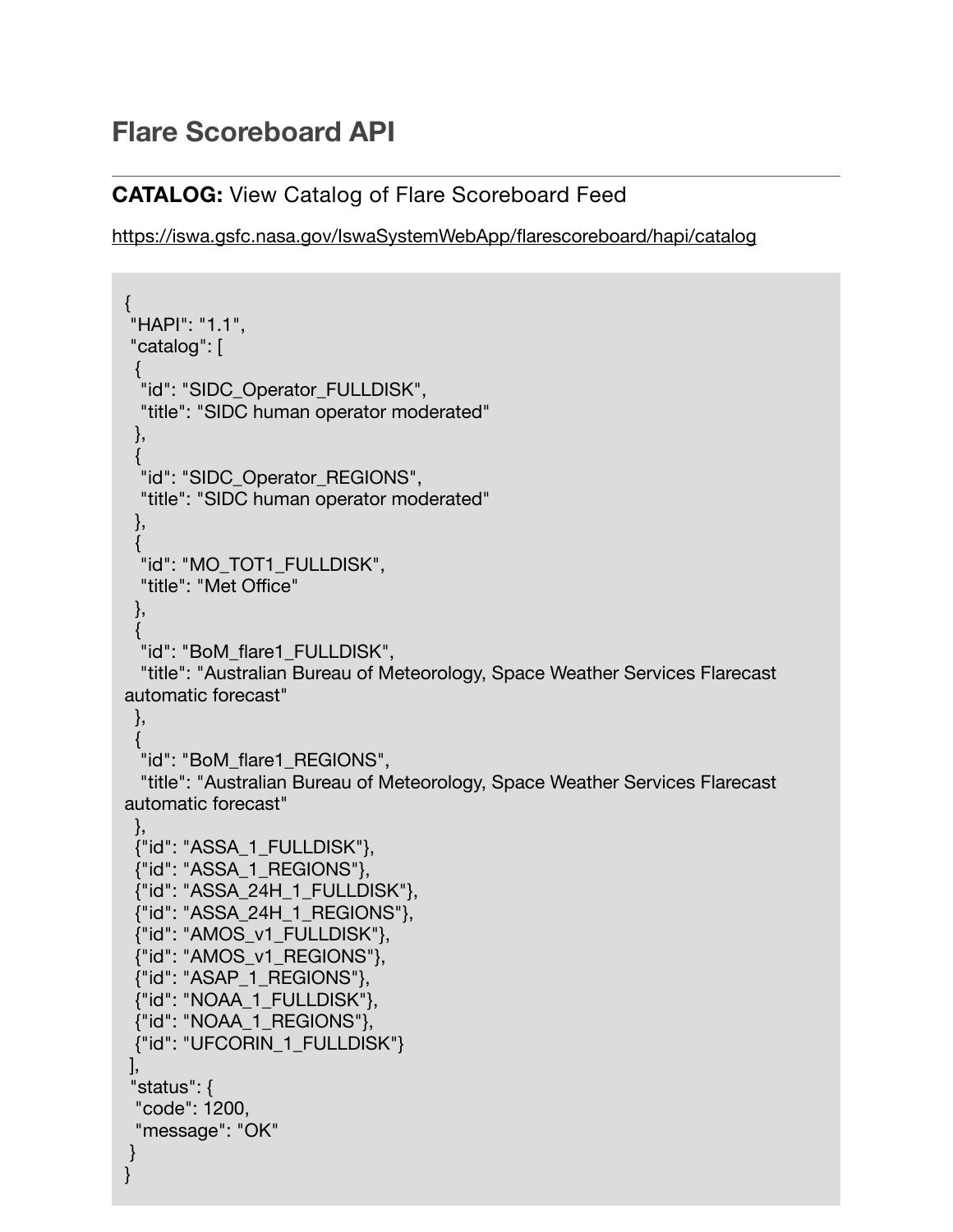**INFO:** View details about a specific feed: (parameters available, fill values, start and stop date)

[https://iswa.gsfc.nasa.gov/IswaSystemWebApp/flarescoreboard/hapi/info?](https://iswa.gsfc.nasa.gov/IswaSystemWebApp/flarescoreboard/hapi/info?id=SIDC_Operator_FULLDISK&options=fields.all¶meters=C,M,X) [id=SIDC\\_Operator\\_FULLDISK&options=fields.all&parameters=C,M,X](https://iswa.gsfc.nasa.gov/IswaSystemWebApp/flarescoreboard/hapi/info?id=SIDC_Operator_FULLDISK&options=fields.all¶meters=C,M,X)

| <b>Parameters</b> |                                                              |                 |                                                          |  |  |
|-------------------|--------------------------------------------------------------|-----------------|----------------------------------------------------------|--|--|
| id                | DatalD of the model of<br>interest.                          | <b>REQUIRED</b> | id=NOAA 1 FULLDISK                                       |  |  |
| options           | Display all fields or just fields<br>supported by the model. | <b>OPTIONAL</b> | options=fields.all<br>options=fields.supported (default) |  |  |
| parameters        | Display subset of fields.                                    | OPTIONAL        | parameters=M,X                                           |  |  |

```
{
  "HAPI-API": "1.1",
  "parameters": [
   {
    "fill": -1,
    "name": "C",
    "type": "double",
    "units": "probability"
   },
   {
    "fill": -1,
    "name": "M",
    "type": "double",
    "units": "probability"
   },
   {
    "fill": -1,
    "name": "X",
    "type": "double",
    "units": "probability"
   }
 \mathbf{I},
  "startDate": "2015-08-06T12:30:00.0",
  "status": {
   "code": 1200,
   "message": "OK"
  },
  "stopDate": "2017-11-20T12:30:00.0"
}
 {"id": "NOAA_1_FULLDISK"},
 {"id": "NOAA_1_REGIONS"},
 {"id": "UFCORIN_1_FULLDISK"}
 ],
 "status": {
 "code": 1200,
  "message": "OK"
 }
```